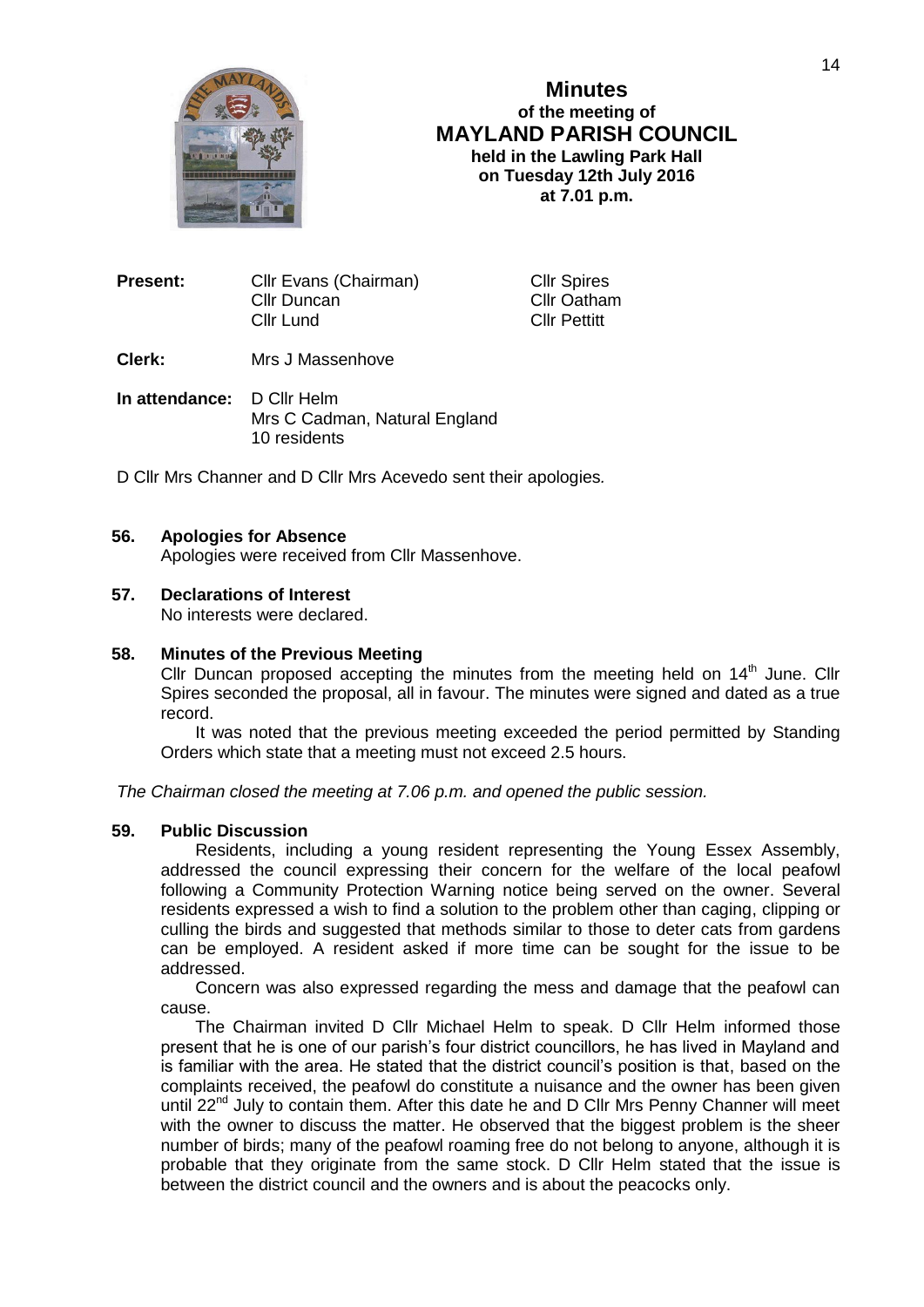The Chairman concluded the discussion saying that the parish council can do very little, but the welfare of the peacocks is the main concern. It is hoped that our district councillors can come to some acceptable solution with the owners.

#### *D Cllr Helm left the meeting at 7.31 p.m.*

The Chairman introduced Mrs Claire Cadman of Natural England. Natural England is now approaching the parish council as a landowner with regard to improving coastal access. This is part of the process by which the England Coast Path will be delivered. The England Coast Path will be a well way-marked trail around the whole of the English coast and, when complete, will be one of the longest coastal routes in the world.

Discussions are being held with landowners in order that a balance can be achieved between public access and private interests in the land. Mayland Parish Council has two parcels of land on the coast, these being George Everitt Memorial Park and Cardnell Brothers Memorial Park Field. At some point Natural England will want to know MPC's views regarding coastal access; the Chairman advised that this will go on a future agenda so that the council may formally respond. Cllr Spires observed that parish plan evidence shows that residents do want better access to the coast.

Cllr Oatham asked about erosion and subsequent loss of the path. Mrs Cadman replied that public rights of way are pinned geographically and may therefore fall away into the sea. However, the England Coast Path is different in this respect and will include "rollback" so that the trail rolls back with the coast. The England Coast Path will not necessarily follow public rights of way as these are not always available at all states of the tide.

Cllr Oatham asked about private land. Mrs Cadman replied that NE will try to understand any objections and will aim for access to the sea wall.

Cllr Duncan enquired about disabled access. Mrs Cadman advised that this is considered and obstacles will be removed, e.g. by turning a stile into a kissing gate. Some places will be more accessible than others.

The need for adequate parking near to the access points was discussed.

It was noted that the route can be changed at a later date, e.g. if the owner's use of the land changes.

*The Chairman closed the public session and re-opened the meeting at 8.00 p.m.*

## **60. Peacocks**

It was noted that Maldon District Council has made it clear that the matter is in their hands and is between MDC and the residents. It was agreed to wait until after our district councillors have met with the owners and to consider then if there is anything the parish council can do.

Cllr Spires observed that evidence from the parish plan states that many residents would like another nature reserve in the village, possibly at the old orchard site. Clerk to bring this to the attention of D Cllrs Helm and Channer.

#### **61. Planning**

The following decision made by the local Planning Authority was noted: -

FUL/MAL/16/00238

To repair the top 48m of the existing boat launching ramp (Jetty). Involving replacing 16 piles, a new main structure and decking joining the original structure at the dog leg.

Harlow Sailing Club Sea View Parade Mayland Essex APPROVE

The following appeal against MDC's decision to refuse planning permission was noted. No additional comment or any amendment to the council's previous representation, to the Planning Inspectorate was considered necessary: -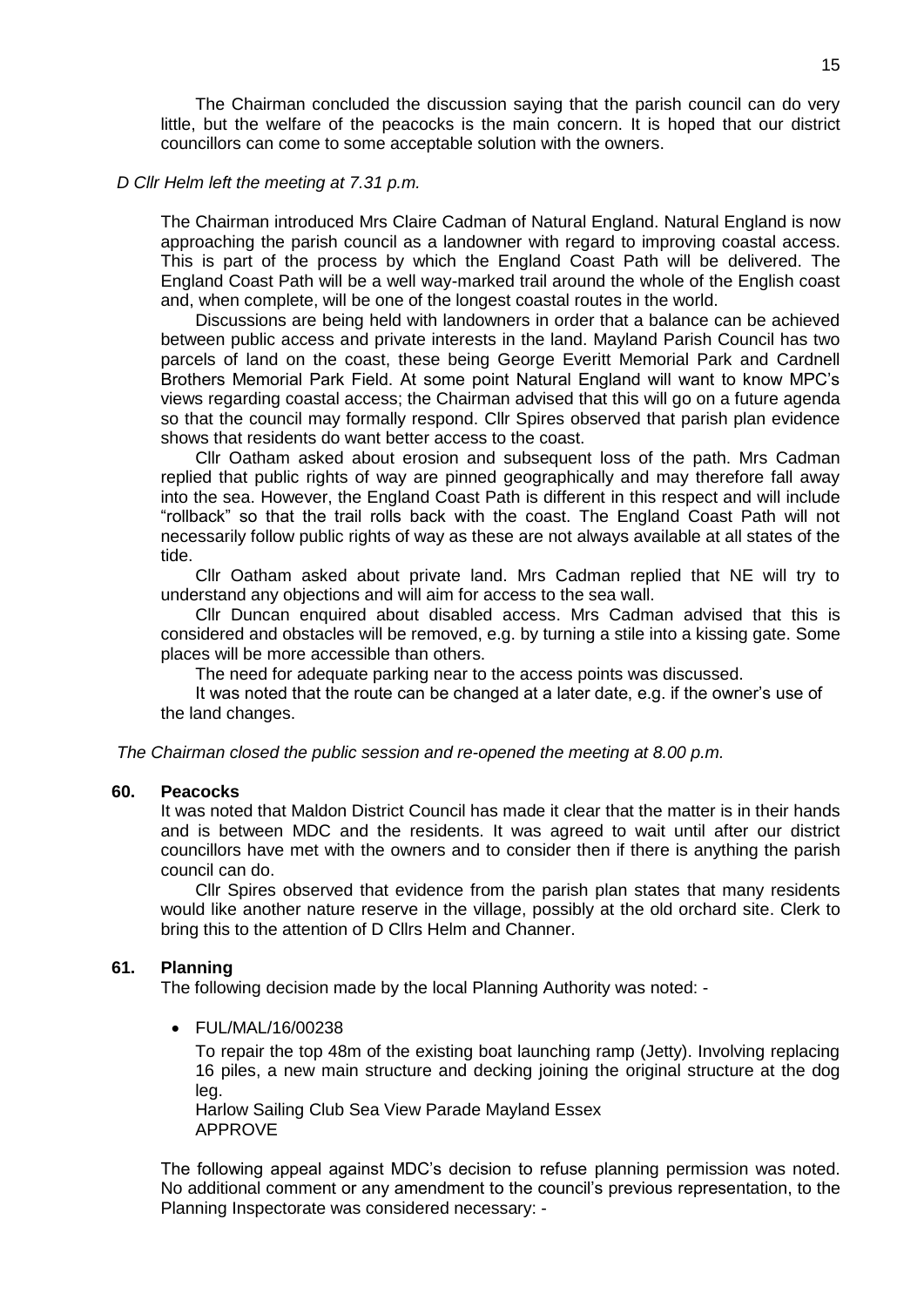#### • LDP/MAL/16/00263

Proposed mobile home to be used as additional accommodation to the existing dwelling

Lermoos 32 Wembley Avenue Mayland Essex

## **62. Finance**

Councillors received a list of all payments and receipts. Cllr Oatham proposed approving them. Cllr Spires seconded the proposal, all in favour; the approved payments and receipts are listed below: -

## **PAYMENTS**

**PETTY CASH**

| Date         | Payee                                 | Service/supply                           | <b>£</b> Gross |
|--------------|---------------------------------------|------------------------------------------|----------------|
|              | Dengie Hundred Bus Users              |                                          |                |
| $12$ -Jul-16 | Group                                 | Annual subscription                      | 5.00           |
| 12-Jul-16    | <b>Office IS Limited</b>              | Stationery                               | 156.91         |
|              | <b>Rural Community Council of</b>     |                                          |                |
| 12-Jul-16    | Essex                                 | Annual subscription                      | 96.00          |
| 12-Jul-16    | <b>Maldon District Council</b>        | Park Ranger services, May                | 218.16         |
| 12-Jul-16    | LBS Group                             | Modification to fire door                | 490.52         |
| 12-Jul-16    | <b>EALC</b>                           | Clerk training                           | 50.00          |
| 12-Jul-16    | <b>Rialtas Business Solutions Ltd</b> | Alpha software maintenance               | 135.60         |
| 12-Jul-16    | A & J Lighting Solutions              | Street light maintenance                 | 50.40          |
| 12-Jul-16    | <b>British Telecommunications plc</b> | Calls and line rental                    | 41.11          |
| 12-Jul-16    | Casual hirer of LPH                   | Hall deposit refund                      | 50.00          |
| 12-Jul-16    | Casual hirer of LPH                   | Hall deposit refund                      | 50.00          |
| 12-Jul-16    | M S J Garwood                         | <b>Cutting at Mayland Nature Reserve</b> | 74.54          |
| 12-Jul-16    | M S J Garwood                         | Grass cutting to 4-7-16                  | 1,526.38       |
| 12-Jul-16    | <b>Maldon District Council</b>        | Park Ranger services, June               | 218.16         |
| 12-Jul-16    | Mrs J Massenhove                      | Petty cash                               | 61.57          |
| 25-Jul-16    | Mrs J Massenhove                      | <b>MPC Staff</b>                         | 1,571.99       |
| 12-Jul-16    | Pest Control Direct Limited           | Rat boxes and bait                       | 71.99          |
|              |                                       |                                          | 4,868.33       |

| <b>RECEIPTS</b> |                      |                                                |           |  |  |
|-----------------|----------------------|------------------------------------------------|-----------|--|--|
| Date            | <b>Received from</b> | <b>Description</b>                             | £         |  |  |
| 03-Jun-15       | 4 Children           | Hall hire, April - August                      | 144.00    |  |  |
| 29-Jun-16       | D Down               | Hall hire, June                                | 54.00     |  |  |
| 29-Jun-16       | Casual hirer of LPH  | Hall hire and deposit                          | 82.00     |  |  |
| 12-Jul-16       | Casual hirer of LPH  | Return of hall hire fee/deposit (cancellation) | $-116.00$ |  |  |
|                 |                      |                                                | 164.00    |  |  |

| <b>Date</b>     | Payee                               | Service/supply                  | £ Gross |
|-----------------|-------------------------------------|---------------------------------|---------|
| 23-Jun-16       | Post Office                         | Stamps                          | 3.84    |
| $23$ -Jun-16    | Homebase                            | Line-marking paint & pedal bins | 36.97   |
| $11$ -Jul- $16$ | <b>Mayland Service Station</b>      | Petrol for mower/strimmer       | 11.10   |
| $11$ -Jul- $16$ | <b>Tesco Petrol Filling Station</b> | Petrol for mower/strimmer       | 5.68    |
| $11$ -Jul-16    | Wickes                              | Guttering                       | 3.98    |
|                 |                                     |                                 | 61.57   |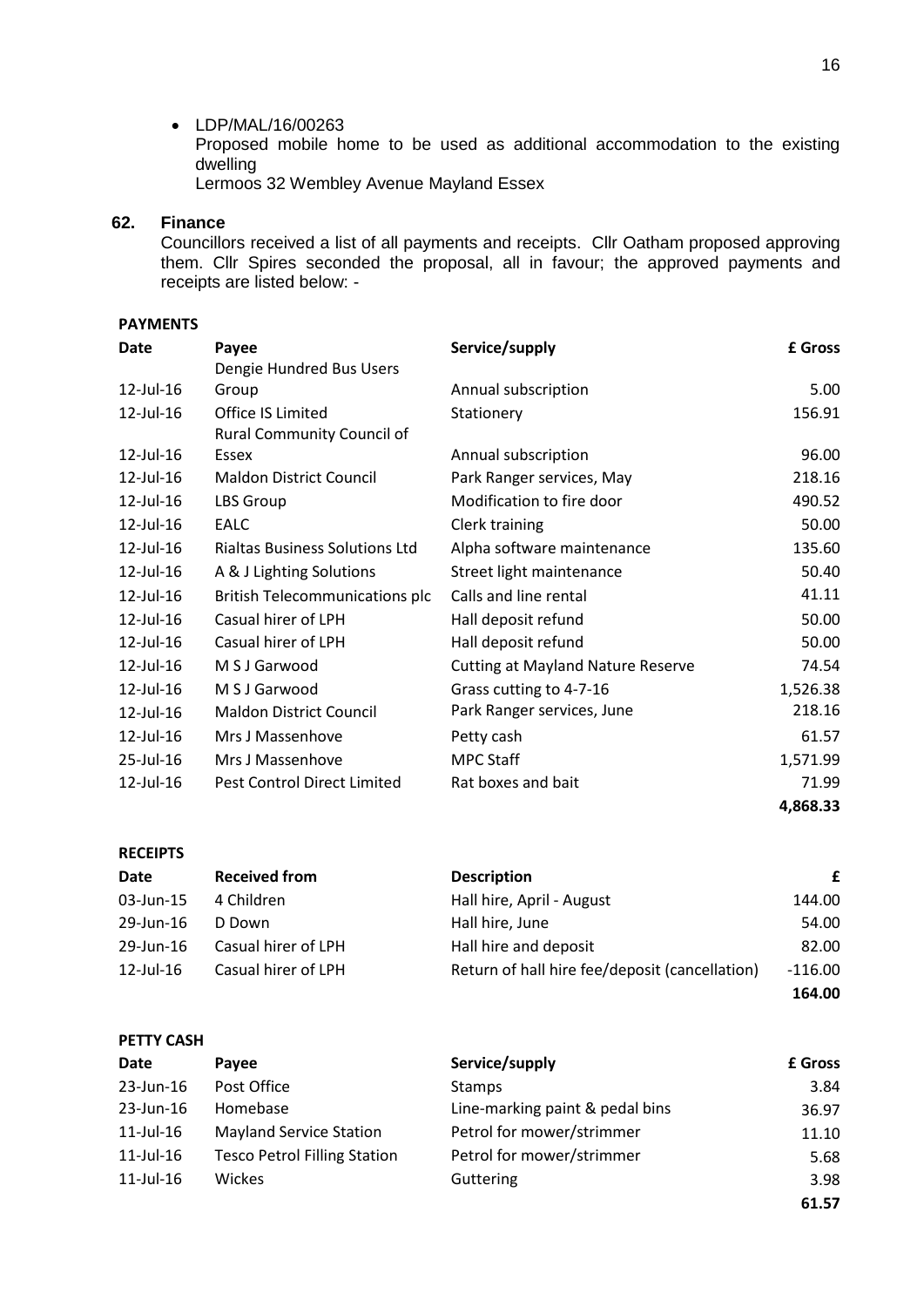Verification of the bank reconciliations was noted; bank statements and reconciliations were signed by Cllr Lund.

Each councillor has received a copy of the quarterly accounts:-

- receipts and payments for the quarter April June 2016
- income and expenditure by budget heading for the year to date
- balances held at the end of the quarter.

It was noted that the S137 Grants budget has now been spent. It was also noted that there has been an overspend of the Parks and Open Spaces budget. This overspend is due to expenditure on stabilising the lighting columns in Bakersfield car park and replacement of fence posts around the tennis courts; further expenditure will be required for tree inspections and play equipment repairs. Cllr Spires proposed virements of £2,000 from Lawling Park Pathways to Parks and Open Spaces and £3,000 from General Maintenance to Parks and Open Spaces. The Chairman seconded the proposal. All in favour. Clerk to action

In order for payments to be made during the Parish Council recess, Cllr Oatham proposed the signing of cheques outside of a meeting for August only. The Chairman seconded the proposal. All in favour. All such payments will be reported at the next suitable meeting. Clerk to action.

Cllr Oatham proposed that payments for telephone and broadband services be made by direct debit. The Chairman seconded the proposal. All in favour. Clerk to arrange signing and submission of the mandate forms.

## **63. Parish Councillor Vacancy**

The Clerk reported that the initial notice of the casual vacancy was displayed for the required fourteen days and, there having been no requests for an election, MDC has confirmed that the parish council may fill the vacancy by co-option. This is currently being advertised and a closing date of  $5<sup>th</sup>$  August set.

Cllr Oatham proposed use of up to £50 from the Chairman's Allowance for the purchase of a gift for recently resigned Mrs Hawkes, in appreciation of her service to the parish council. Cllr Spires seconded the proposal. Chairman to action. It was noted that Mrs Hawkes served as a parish councillor for over fifteen years.

**64. Lawling Park Committee** *including Bakersfield, Lawling Playing Field & Dog Walk Area* Each Councillor has received a copy of the minutes from the June LPC meeting.

## **65. Neighbourhood Plan Committee**

Each Councillor has received a copy of the minutes from the July NP meeting.

## **66. S106 Expenditure**

Progress to date was reviewed: -

- Orders have been placed for modification of the internal fire door and for windows to the north wall.
- The architect has begun work.
- MDC's S106 Officer has been updated on progress and expenditure.
- A quotation has been obtained for kitchen units and appliances.
- A representative of a play equipment company is to give a presentation at the Lawling Park meeting.

Councillors requested an additional quotation for kitchen units and appliances. Clerk to action.

It was noted that, although no parish council meetings are scheduled for August, the Chairman may call an additional meeting if necessary to progress works to the hall.

## **67. Footpaths**

Correspondence from Essex Legal Services regarding the parish council's application to a footpath from Sea View Parade to Nipsells Chase was noted. ELS requires that the route must be reached from a "recorded public road" and does not consider Sea View Parade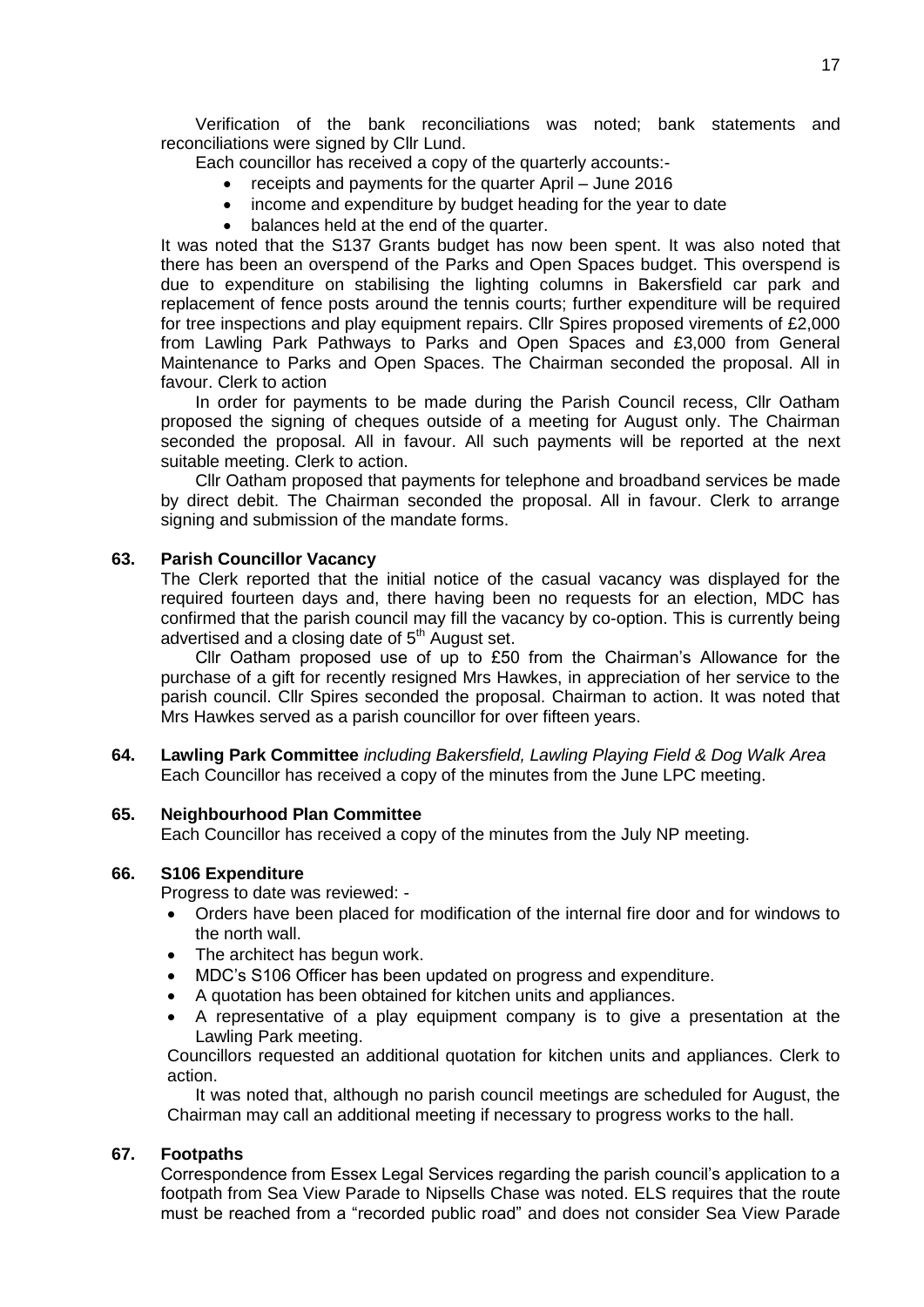to meet this requirement. It was agreed to submit an amended application, extending the route to meet with North Drive. Clerk to amend application map. Cllr Oatham offered to assist with requesting modified maps from those residents who submitted evidence of use.

## *The Chairman closed the meeting at 8.46 p.m. to allow a resident to address the council.*

A resident addressed the council regarding the overgrown footpath between North Drive and Promenade and presented photographs showing the extent of the problem. The Clerk advised that she has reported this issue to Essex Highways, who are responsible for the maintenance of this footpath, and suggested that the resident may also wish to do this. Residents are invited to report highways problems directly to Essex Highways, their preferred method being via the "Essex Highways Report a Problem" webpage.

*The Chairman re-opened the meeting at 8.51 p.m.*

# **68. Clerk's Report**

Each Councillor has received an update on matters from the previous meeting. The Clerk reported that she had attended a recent Clerks' Forum which had included presentations on the restructure of the Maldon & Chelmsford Community Policing Team and on MDC's Sense of Place project.

## **69. Highways**

It was noted that the "keep left" sign at the width restriction in The Drive has been replaced.

Discussion of information from Highways relating to ownership of the verge at the junction of Steeple Road with Nipsells Chase is deferred to the September meeting.

# **70. Parks & Open Spaces** *including George Everitt Memorial Park, Cardnell Brothers*

*Memorial Park Field & Mayland Nature Reserve*

Cllr Duncan reported a branch across the entrance to the nature reserve. Clerk to investigate.

Following the recent rapid growth of the grass at Bakersfield, Cllr Spires proposed requesting that our grass cutters carry out a one-off extra cut of that area. The Chairman seconded the proposal. All in favour, Clerk to action. It was noted that, whilst the grass cutting contract requires that this area is not cut shorter than 8cm, this is no longer a requirement and Bakersfield should be cut to the same height as the rest of the field. Clerk to inform contractor of the change.

*The Chairman brought forward agenda item 73, CCTV. For ease of reference, the item is minuted in its original agenda position.*

*Cllr Oatham left the meeting at 9.02 p.m.*

*Cllr Lund left the meeting at 9.06 p.m.*

# **71. Village Environment** *including Lighting, Vandalism, Sea Wall, Transport*

A recent occurrence of vandalism and anti-social behaviour was discussed, including graffiti on the youth shelter, quantities of broken glass and lumps of concrete littering the area around the hall and youth shelter and removal of the newly applied infill from the surface matting around the roundabout. Clerk to advise the Park Rangers that anti-social behaviour appears to be escalating and to request their attendance on more Friday and Saturday nights. Clerk also to ask Cllr Massenhove (as Police Liaison Councillor) to bring this to the attention of our Neighbourhood Constable.

Cllr Duncan advised that he will be attending a transport meeting on  $19<sup>th</sup>$  July; the new Dengie bus contract is included on that agenda.